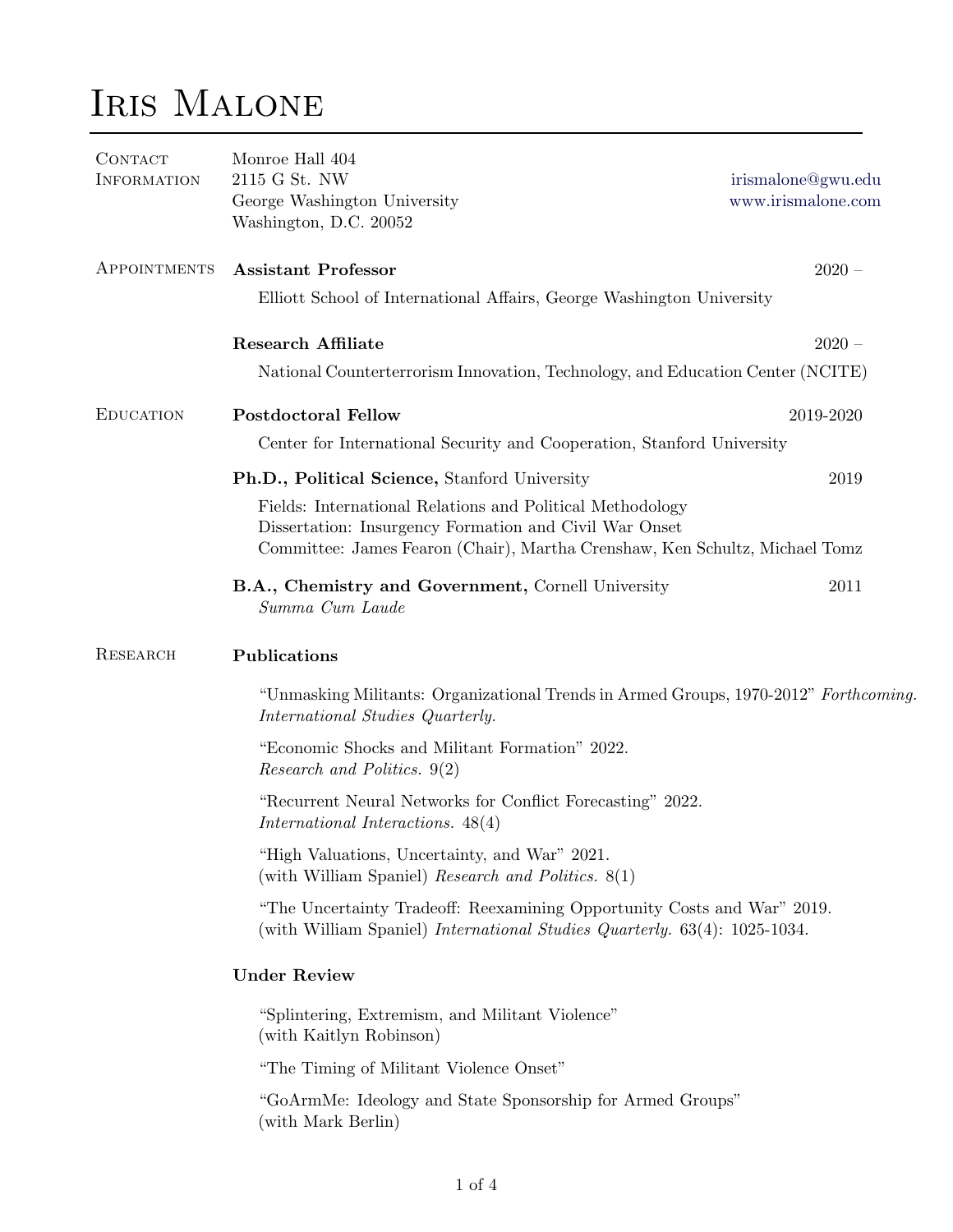|                                       | "Signal and the Noise: Threat Assessment in Terrorism and Insurgency."<br>(with Katherine Irajpanah)                                                                                                                                                                                                                                                                                                                                                                                      |                                                                                                           |  |  |
|---------------------------------------|-------------------------------------------------------------------------------------------------------------------------------------------------------------------------------------------------------------------------------------------------------------------------------------------------------------------------------------------------------------------------------------------------------------------------------------------------------------------------------------------|-----------------------------------------------------------------------------------------------------------|--|--|
|                                       | "Mapping Anti-Government Extremism"<br>(with Kaitlyn Robinson and Martha Crenshaw)                                                                                                                                                                                                                                                                                                                                                                                                        |                                                                                                           |  |  |
|                                       | <b>Working Papers</b>                                                                                                                                                                                                                                                                                                                                                                                                                                                                     |                                                                                                           |  |  |
|                                       | "Catching Fire? Political Shocks and Civil War Escalation"<br>(with Michael Widmeier)                                                                                                                                                                                                                                                                                                                                                                                                     |                                                                                                           |  |  |
|                                       | "Uncertainty and Civil War Onset"                                                                                                                                                                                                                                                                                                                                                                                                                                                         |                                                                                                           |  |  |
|                                       | "Legibility and Insurgent Violence"                                                                                                                                                                                                                                                                                                                                                                                                                                                       |                                                                                                           |  |  |
|                                       | "When Do Civil Wars Begin? A Markov Chain Approach"                                                                                                                                                                                                                                                                                                                                                                                                                                       |                                                                                                           |  |  |
|                                       | "Militant Mobilization and Civil War Contagion"<br>(with Lindsay Hundley)                                                                                                                                                                                                                                                                                                                                                                                                                 |                                                                                                           |  |  |
| <b>CHAPTER</b><br><b>PUBLICATIONS</b> | "Analyzing ISIS in the Contemporary Environment." 2018. Military Strategy, Joint<br>Operations, and Airpower. Ed. Ryan Burke, Michael Fowler, and Kevin McCaskey.<br>Georgetown University Press.                                                                                                                                                                                                                                                                                         |                                                                                                           |  |  |
| POLICY<br><b>PUBLICATIONS</b>         | "Fighting the Hydra: Combatting Vulnerabilities in Leaderless Resistance Networks."<br>2022. NCITE: Omaha, NE (March).                                                                                                                                                                                                                                                                                                                                                                    |                                                                                                           |  |  |
|                                       | "Predicting Domestic Extremism and Targeted Violence: A Machine Learning Approach."<br>2021. NCITE: Omaha, NE (June).                                                                                                                                                                                                                                                                                                                                                                     |                                                                                                           |  |  |
|                                       | "Emerging Security Risks in the Marine Transportation System, 2001-2021." 2021.<br>NCITE: Omaha, NE (November).                                                                                                                                                                                                                                                                                                                                                                           |                                                                                                           |  |  |
| OTHER<br>PUBLICATIONS                 | "Will the Digital Service Act Reduce Online Extremism?" May 16, 2022. Just Security.                                                                                                                                                                                                                                                                                                                                                                                                      |                                                                                                           |  |  |
| ORIGINAL<br><b>DATASETS</b>           | <b>Armed Group Dataset.</b> (https://www.armedgroupdataset.org) Quantitative dataset<br>recording 30 different organizational variables for militant groups around the world.<br>Dataset is accompanied by 3,600 page encyclopedia with narratives and bibliography<br>for each group. Population is based on Terrorist Organization (TORG) Crosswalk data<br>from the Uppsala Armed Conflict Data, Ethnic Power Relations, Global Terrorism<br>Database, and Minorities at Risk dataset. |                                                                                                           |  |  |
| <b>FELLOWSHIPS</b><br>AND AWARDS      | Walter J. Gores Award for Excellence in Teaching (by nomination)<br>Institute for Research in the Social Sciences Dissertation Fellow<br>Hoover Institution Graduate Research Fellowship<br>Centennial Teaching Award (by nomination)<br>Tobin Project Graduate Student Fellow<br>Stanford International Conflict and Negotiation Graduate Fellow<br>Ric Weiland Fellowship (by nomination)<br>Fulbright Scholar, Indonesia                                                               | 2019<br>$2018 - 2019$<br>$2018 - 2019$<br>2018<br>2018<br>$2017 - 2018$<br>$2016 - 2018$<br>$2012 - 2013$ |  |  |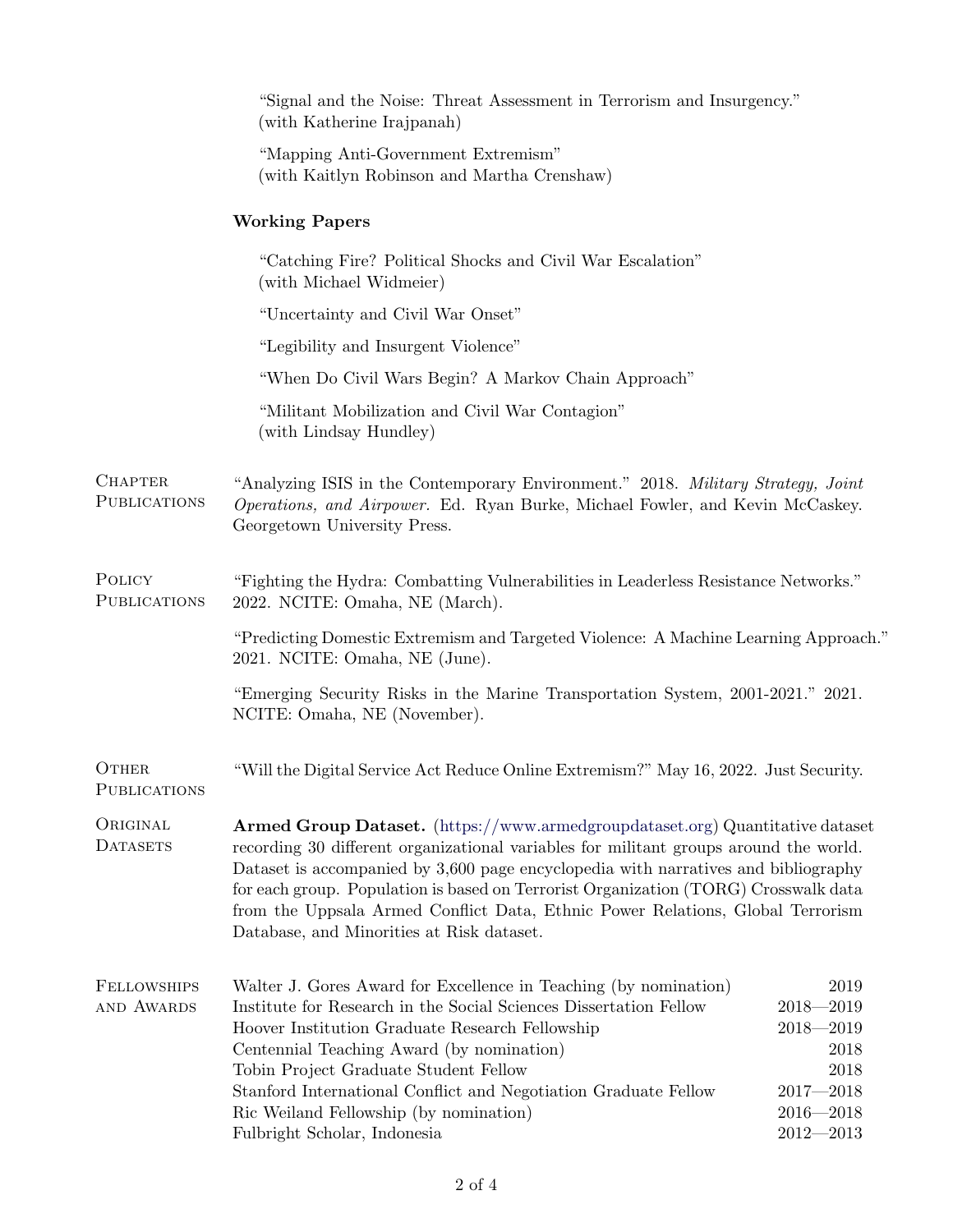| <b>GRANTS</b>                    | <b>External</b>                                                                                                                                                                                                 |                                |            |  |  |
|----------------------------------|-----------------------------------------------------------------------------------------------------------------------------------------------------------------------------------------------------------------|--------------------------------|------------|--|--|
|                                  | Co-Principal Investigator, DHS NCITE Center of Excellence<br>(with Martha Crenshaw) (\$182000)<br>Co-Principal Investigator, DHS NCITE Center of Excellence<br>(with Martha Crenshaw and Colin Kahl) (\$171000) | $2021 - 2022$<br>$2020 - 2021$ |            |  |  |
|                                  | Tobin Project Re-Assessing Threat Assessment Research Grant (\$1000)                                                                                                                                            |                                | 2018       |  |  |
|                                  | Milt Lauenstein Research Grant on Cost-Effectiveness (\$5000)                                                                                                                                                   |                                | 2018       |  |  |
|                                  | Archives Unleashed Travel Grant (\$2000)                                                                                                                                                                        |                                | 2017       |  |  |
|                                  | Internal                                                                                                                                                                                                        |                                |            |  |  |
|                                  | Stanford Europe Center Research Grant (\$3600)                                                                                                                                                                  |                                | 2017       |  |  |
|                                  | Stanford Graduate Research Opportunity Grant (\$1500)                                                                                                                                                           |                                | $2017\,$   |  |  |
|                                  | Goldsmith Research Grant (\$1500)                                                                                                                                                                               |                                | 2017       |  |  |
|                                  | Stanford Security Working Group Enhancement Grant (\$2500)                                                                                                                                                      | $2017 - 2019$                  |            |  |  |
| PRESENTATIONS                    | World Bank Annual Conference on Economic Development                                                                                                                                                            |                                | 2021       |  |  |
| AND INVITED                      | United Nations Civil-Military Coordination Service                                                                                                                                                              |                                | 2021       |  |  |
| <b>WORKSHOPS</b>                 | University of Nebraska, Omaha                                                                                                                                                                                   |                                | 2021       |  |  |
|                                  | Bridging Approaches to Civil War, Rice University                                                                                                                                                               | 2020 (Cancelled)               |            |  |  |
|                                  | Cornell University Peace and Conflict Institute                                                                                                                                                                 |                                | 2020       |  |  |
|                                  | ViEWS Prediction Competition, Uppsala University                                                                                                                                                                |                                | 2020       |  |  |
|                                  | Emerging Scholars in Grand Strategy, Notre Dame International Security Center 2019                                                                                                                              |                                |            |  |  |
|                                  | Visions in Methodology Conference, University of Georgia                                                                                                                                                        |                                | 2019       |  |  |
|                                  | International Relations Workshop, Stanford Political Science Department                                                                                                                                         |                                | 2018       |  |  |
|                                  | Stanford Security Studies Conference                                                                                                                                                                            |                                | 2018       |  |  |
|                                  | New Era Foreign Policy Conference                                                                                                                                                                               |                                | 2017       |  |  |
|                                  | Summer Workshop on Analysis of Military Operations                                                                                                                                                              |                                | 2016       |  |  |
|                                  | Very Applied Methods Workshop, Stanford Political Science Department                                                                                                                                            |                                | 2015       |  |  |
| <b>CONFERENCES</b>               | American Political Science Association                                                                                                                                                                          |                                | 2017-2020  |  |  |
|                                  | ISS-IS Annual Conference                                                                                                                                                                                        |                                | 2019, 2021 |  |  |
|                                  | International Studies Association                                                                                                                                                                               | 2018, 2021, 2022               |            |  |  |
|                                  | Midwest Political Science Association                                                                                                                                                                           | 2016, 2017, 2021               |            |  |  |
| <b>RESEARCH</b>                  | <b>Head Research Assistant</b>                                                                                                                                                                                  |                                |            |  |  |
| <b>EXPERIENCE</b>                | Mapping Militants Project, Martha Crenshaw<br>MIDipedia Project, Michael Tomz and Jessica Weeks                                                                                                                 | $2017 - 2018$<br>$2010 - 2013$ |            |  |  |
|                                  | <b>Research Assistant</b>                                                                                                                                                                                       |                                |            |  |  |
|                                  |                                                                                                                                                                                                                 |                                | 2016       |  |  |
|                                  | Political Risk, Amy Zegart and Condoleezza Rice<br>Climate Change Rhetoric, Dustin Tingley and Michael Tomz                                                                                                     |                                | 2014       |  |  |
|                                  |                                                                                                                                                                                                                 |                                | 2021       |  |  |
| <b>CURRICULUM</b><br>DEVELOPMENT | Virtual Staff Ride 2-Hour Simulation, 18 participants<br>Asia-Pacific Security Crisis 48-Hour Simulation, 35 participants                                                                                       |                                | 2019       |  |  |
|                                  | European Union Migration Crisis 48-Hour Simulation, 35 participants                                                                                                                                             |                                | 2019       |  |  |
|                                  | North Korean Nuclear Crisis 48-Hour Simulation, 35 participants                                                                                                                                                 |                                | 2018       |  |  |
|                                  | Post-ISIS Iraq Crisis 48-Hour Simulation, 35 participants                                                                                                                                                       |                                | 2017       |  |  |
|                                  | Syrian Civil War Crisis 48-Hour Simulation, 35 participants                                                                                                                                                     |                                | 2016       |  |  |